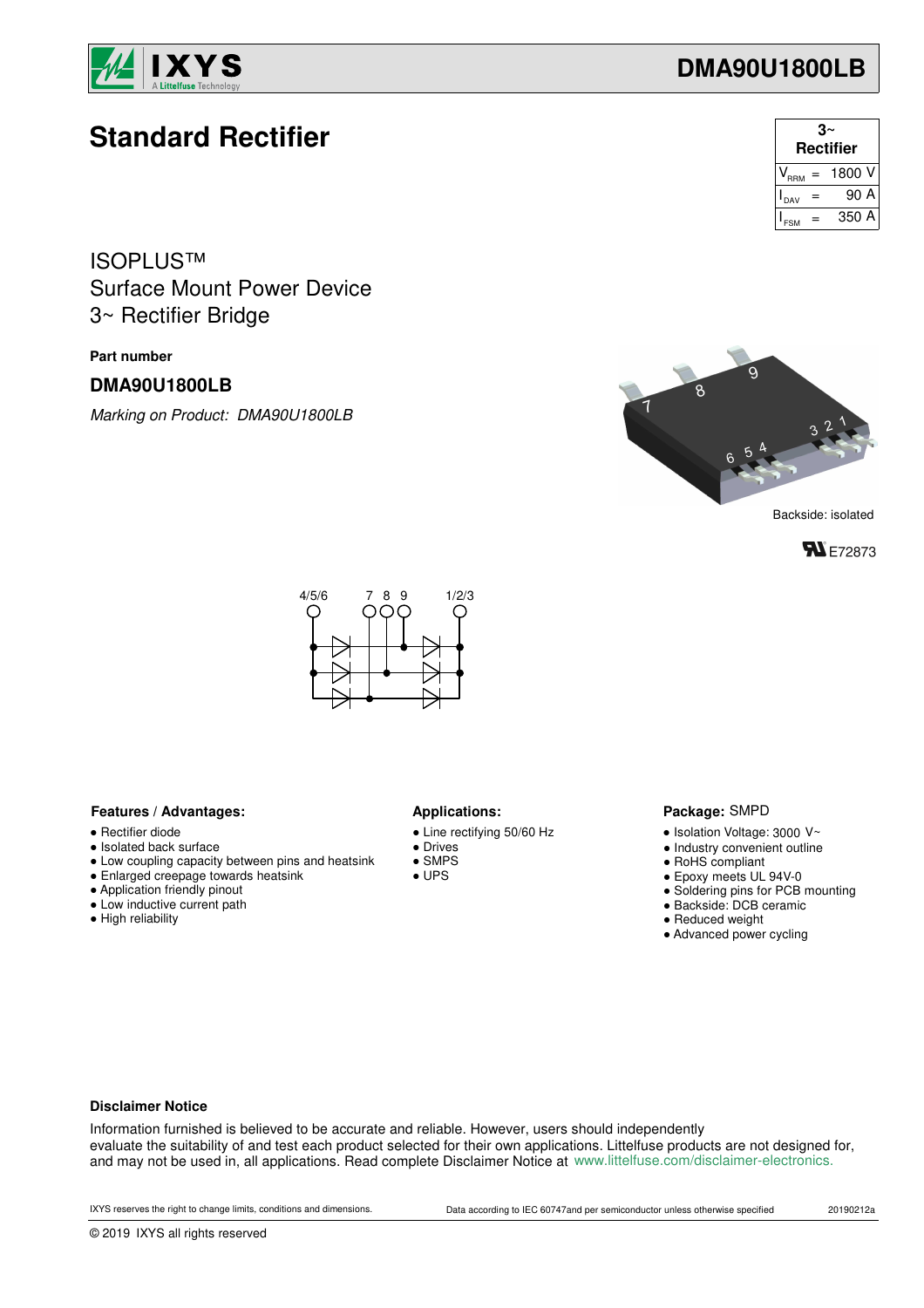

# **DMA90U1800LB**

| <b>Rectifier</b> |                                              |                                  |                         | Ratings |      |      |                         |
|------------------|----------------------------------------------|----------------------------------|-------------------------|---------|------|------|-------------------------|
| Symbol           | <b>Definition</b>                            | <b>Conditions</b>                |                         | min.    | typ. | max. | Unit                    |
| $V_{RSM}$        | max. non-repetitive reverse blocking voltage |                                  | $T_{V,1} = 25^{\circ}C$ |         |      | 1900 | v                       |
| V <sub>RRM</sub> | max. repetitive reverse blocking voltage     |                                  | $T_{V,I} = 25^{\circ}C$ |         |      | 1800 | $\vee$                  |
| $I_R$            | reverse current                              | $V_{B} = 1800 V$                 | $T_{V,I} = 25^{\circ}C$ |         |      | 40   | μA                      |
|                  |                                              | $V_{B} = 1800 V$                 | $T_{VJ} = 150^{\circ}C$ |         |      | 1.5  | mA                      |
| $V_F$            | forward voltage drop                         | 30 A<br>$I_c =$                  | $T_{VJ} = 25^{\circ}C$  |         |      | 1.26 | $\vee$                  |
|                  |                                              | 90 A<br>$I_F =$                  |                         |         |      | 1.79 | $\vee$                  |
|                  |                                              | 30 A<br>$I_{\rm c} =$            | $T_{VJ} = 150 °C$       |         |      | 1.20 | $\overline{\mathsf{v}}$ |
|                  |                                              | 90 A<br>$I_F =$                  |                         |         |      | 1.93 | V                       |
| <b>I</b> DAV     | bridge output current                        | $T_c = 110^{\circ}$ C            | $T_{V1} = 175$ °C       |         |      | 90   | $\mathsf{A}$            |
|                  |                                              | rectangular<br>$d = \frac{1}{3}$ |                         |         |      |      |                         |
| $V_{F0}$         | $T_{V,I} = 175$ °C<br>threshold voltage      |                                  |                         |         |      | 0.81 | $\vee$                  |
| $r_F$            | slope resistance                             | for power loss calculation only  |                         |         |      | 12.7 | $m\Omega$               |
| $R_{thJC}$       | thermal resistance junction to case          |                                  |                         |         |      | 1.1  | K/W                     |
| $R_{thCH}$       | thermal resistance case to heatsink          |                                  |                         |         | 0.4  |      | K/W                     |
| $P_{\text{tot}}$ | total power dissipation                      |                                  | $T_c = 25^{\circ}C$     |         |      | 135  | W                       |
| $I_{FSM}$        | max. forward surge current                   | $t = 10$ ms; (50 Hz), sine       | $T_{V,1} = 45^{\circ}C$ |         |      | 350  | A                       |
|                  |                                              | $t = 8,3$ ms; (60 Hz), sine      | $V_R = 0 V$             |         |      | 380  | A                       |
|                  |                                              | $t = 10$ ms; (50 Hz), sine       | $T_{VJ} = 150^{\circ}C$ |         |      | 300  | A                       |
|                  |                                              | $t = 8,3$ ms; (60 Hz), sine      | $V_{\rm R} = 0 V$       |         |      | 320  | A                       |
| 12t              | value for fusing                             | $t = 10$ ms; (50 Hz), sine       | $T_{V,1} = 45^{\circ}C$ |         |      | 615  | $A^2S$                  |
|                  |                                              | $t = 8,3$ ms; (60 Hz), sine      | $V_R = 0 V$             |         |      | 600  | $A^2S$                  |
|                  |                                              | $t = 10$ ms; (50 Hz), sine       | $T_{VJ} = 150^{\circ}C$ |         |      | 450  | $A^2S$                  |
|                  |                                              | $t = 8,3$ ms; (60 Hz), sine      | $V_{\rm B} = 0 V$       |         |      | 425  | $A^2S$                  |
| $C_{J}$          | junction capacitance                         | $V_B = 400 V$ ; f = 1 MHz        | $T_{VJ} = 25^{\circ}C$  |         | 11   |      | pF                      |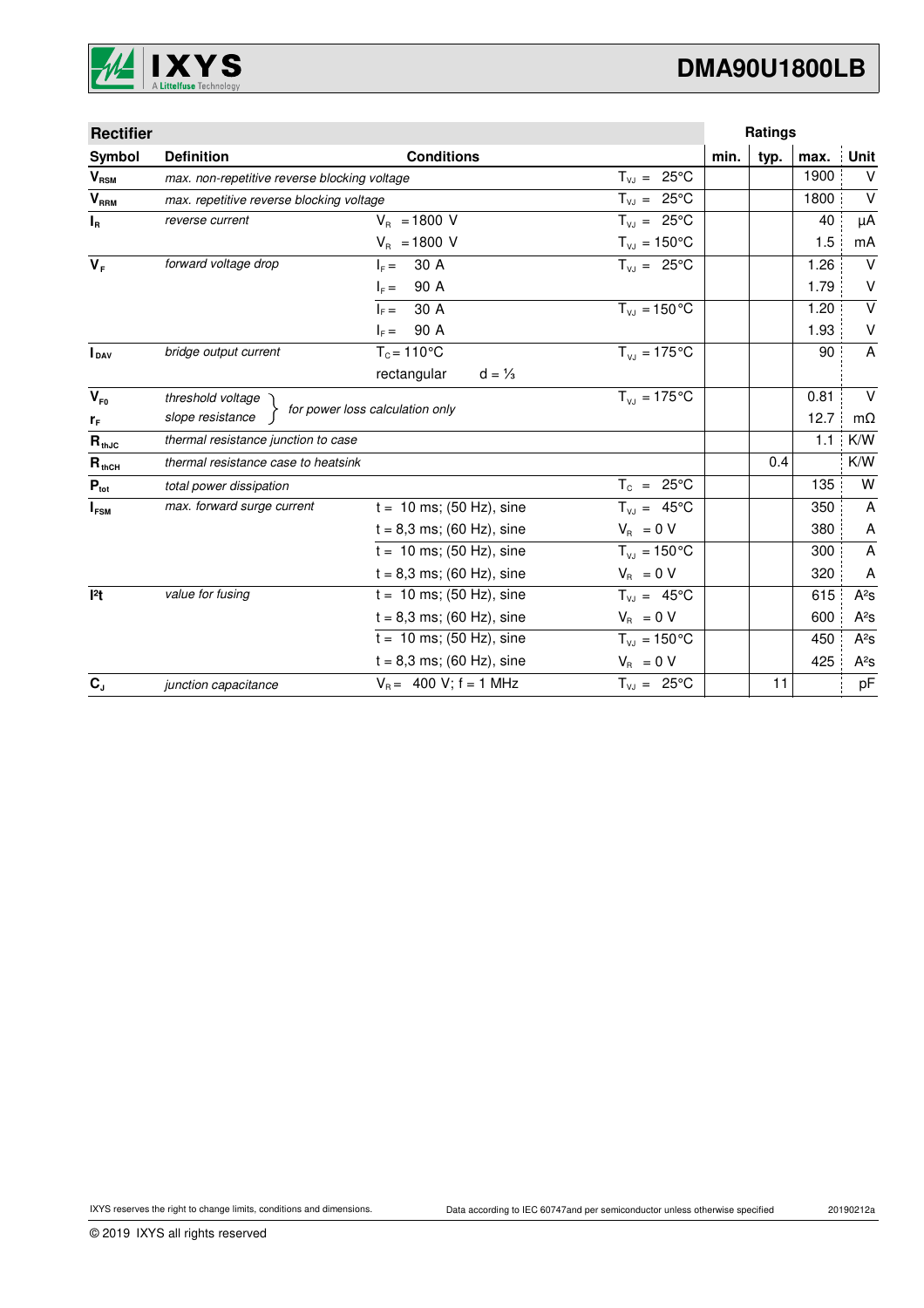

|                                 | <b>SMPD</b><br>Package                                       |                   |                            | Ratings |      |      |             |
|---------------------------------|--------------------------------------------------------------|-------------------|----------------------------|---------|------|------|-------------|
| Symbol                          | <b>Definition</b>                                            | <b>Conditions</b> |                            | min.    | typ. | max. | Unit        |
| I <sub>RMS</sub>                | <b>RMS</b> current                                           | per terminal      |                            |         |      | 100  | A           |
| $T_{\nu J}$                     | virtual junction temperature                                 |                   |                            | -55     |      | 175  | °C          |
| $T_{op}$                        | operation temperature                                        |                   |                            | $-55$   |      | 150  | °C          |
| $\mathsf{T}_{\sf{stg}}$         | storage temperature                                          |                   |                            | -55     |      | 150  | $^{\circ}C$ |
| Weight                          |                                                              |                   |                            |         | 8.5  |      | g           |
| $F_c$                           | mounting force with clip                                     |                   |                            | 40      |      | 130  | N           |
| $d_{\mathsf{Spp/App}}$          | creepage distance on surface   striking distance through air |                   | terminal to terminal       | 1.6     |      |      | mm          |
| $d_{\mathsf{Spb}/\mathsf{Apb}}$ |                                                              |                   | terminal to backside       | 4.0     |      |      | mm          |
| v<br><b>ISOL</b>                | <i>isolation</i> voltage                                     | second<br>$= 1$   | 50/60 Hz, RMS; IsoL ≤ 1 mA | 3000    |      |      | v           |
|                                 |                                                              | $i = 1$ minute    |                            | 2500    |      |      | ۷           |



### **Part description**

- D = Diode
- M = Standard Rectifier
- $A = (up to 1800V)$
- 90 Current Rating [A] =  $U = 3$  Rectifier Bridge
- 1800 = Reverse Voltage [V]
	- LB SMPD-B =

| Ordering    | <b>Ordering Number</b> | <b>Marking on Product</b> | <b>Delivery Mode</b> | Quantity | Code No. |
|-------------|------------------------|---------------------------|----------------------|----------|----------|
| Standard    | DMA90U1800LB-TUB       | DMA90U1800LB              | $\tau$ ube           | 20       | 517130   |
| Alternative | DMA90U1800LB-TRR       | DMA90U1800LB              | Tape & Reel          | 200      | 524497   |

|                       | <b>Equivalent Circuits for Simulation</b> |                  | * on die level | $T_{\rm{v}} = 175 \,^{\circ}\text{C}$ |
|-----------------------|-------------------------------------------|------------------|----------------|---------------------------------------|
| $I \rightarrow (V_0)$ | $R_0 +$                                   | <b>Rectifier</b> |                |                                       |
| $V_{0 \text{ max}}$   | threshold voltage                         | 0.81             |                |                                       |
| $R_{0 \text{ max}}$   | slope resistance *                        | 10.1             |                | mΩ                                    |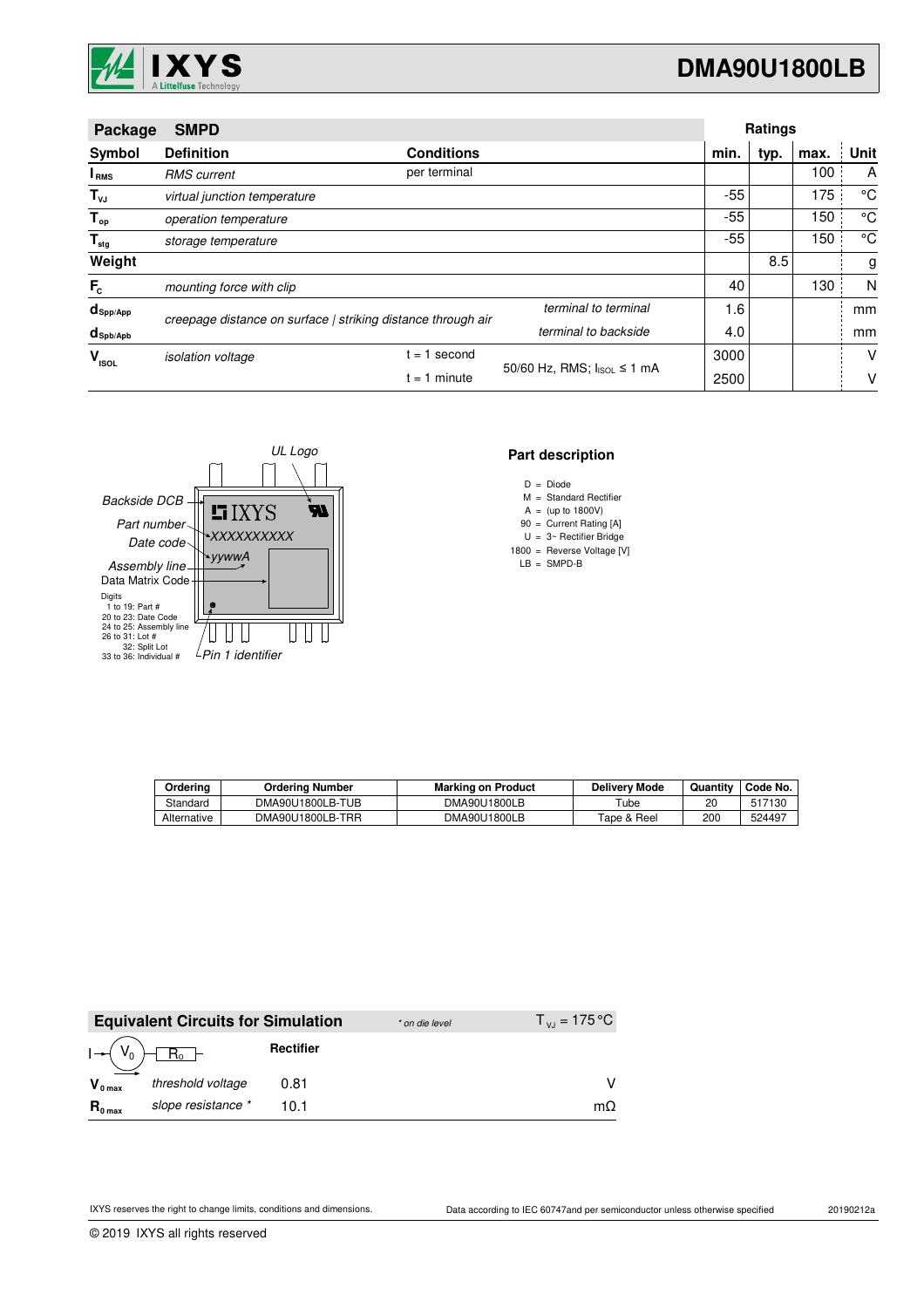

### **Outlines SMPD**





A ( 8 : 1 )



1) potrusion may add 0.2 mm max. on each side

3)

- 2) additional max. 0.05 mm per side by punching misalignement or overlap of dam bar or bending compression
- 3) DCB area 10 to 50 µm convex; position of DCB area in relation to plastic rim: ±25 µm (measured 2 mm from Cu rim)
- 4) terminal plating: 0.2 1 µm Ni + 10 25 µm Sn (gal v.) cutting edges may be partially free of plating